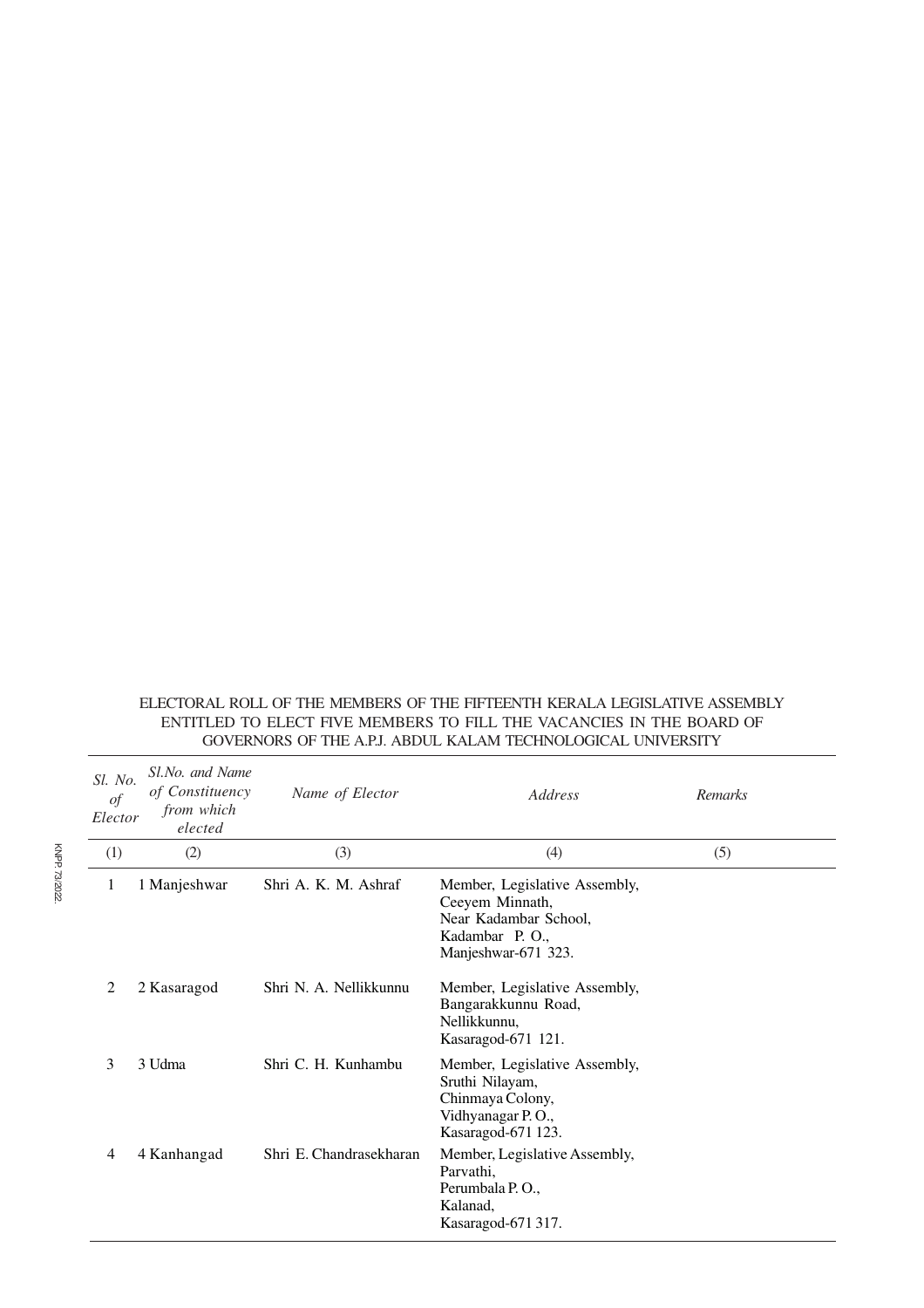| (1) | (2)           | (3)                 | (4)                                                                                                                                                                    | (5) |        |
|-----|---------------|---------------------|------------------------------------------------------------------------------------------------------------------------------------------------------------------------|-----|--------|
| 5   | 5 Trikaripur  | Shri M. Rajagopalan | Member, Legislative Assembly,<br>"Phoenix", Kayyoor,<br>Kayyoor P.O.,<br>Kasaragod-671 313.                                                                            |     |        |
| 6   | 6 Payyannur   |                     | Shri T. I. Madhusoodanan Member, Legislative Assembly,<br>Niranjana,<br>Mavichery,<br>Payyannur.                                                                       |     |        |
| 7   | 7 Kalliasseri | Shri M. Vijin       | Member, Legislative Assembly,<br>Muthathyan House,<br>Nodichery,<br>Edat P.O.,<br>Kunhimangalam,<br>Kannur-670 327.                                                    |     | $\cup$ |
| 8   | 8 Taliparamba |                     | Shri M. V. Govindan Master Minister for Local Self Governments,<br>Rural Development and Excise,<br>Nest, Cliff House Compound,<br>Nanthancode,<br>Thiruvananthapuram. |     |        |
| 9   | 9 Irikkur     | Shri Sajeev Joseph  | Member, Legislative Assembly,<br>Anandha Bhavan,<br>Ulikkal P.O.,<br>Kannur-670 705.                                                                                   |     |        |
| 10  | 10 Azhikode   | Shri K. V. Sumesh   | Member, Legislative Assembly,<br>Mylapravan House,<br>Nellikunnu,<br>Chengalayi P.O.,<br>Sreekandapuram (Via),<br>Kannur-670 631.                                      |     |        |

| 11 | 11 Kannur       | Shri Ramachandran<br>Kadannappalli | Member, Legislative Assembly,<br>Number 5, Manikya,<br>Jawahar Nagar Colony,<br>Thottada,<br>Kannur-7.   |
|----|-----------------|------------------------------------|----------------------------------------------------------------------------------------------------------|
| 12 | 12 Dharmadam    | Shri Pinarayi Vijayan              | Chief Minister,<br>Cliff House,<br>Nanthancode,<br>Thiruvananthapuram.                                   |
| 13 | 13 Thalassery   | Shri A.N. Shamseer                 | Member, Legislative Assembly,<br>Ameenas,<br>Kodiyeri,<br>Paral P. O.,<br>Thalassery- $670$ $671$ .      |
| 14 | 14 Kuthuparamba | Shri K. P. Mohanan                 | Member, Legislative Assembly,<br>Padma Nivas,<br>Puthoor P.O.,<br>(Vazhi) Panoor-670 692.                |
| 15 | 15 Mattannur    | Smt. K. K. Shailaja Teacher        | Member, Legislative Assembly,<br>15/36,<br>Arathi,<br>Pazhassi,<br>Uruvachal (P. O.),<br>Kannur-670 702. |
| 16 | 16 Peravoor     | Shri Sunny Joseph                  | Member, Legislative Assembly,<br>Roses,<br>Iritty P. O.,<br>Kannur-670 703.                              |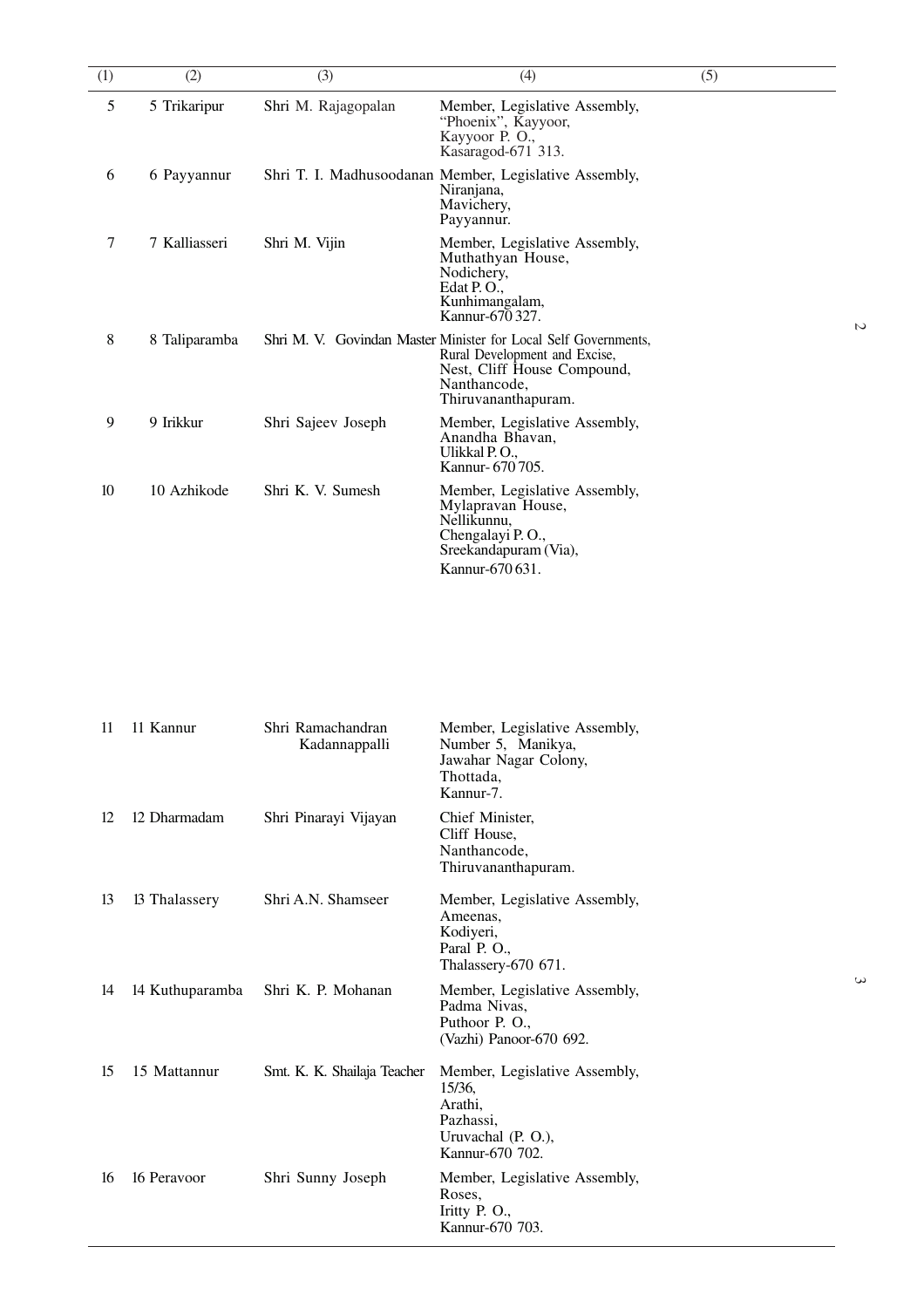| (1) | (2)                                  | (3)                                            | (4)                                                                                                                                                      | (5) |
|-----|--------------------------------------|------------------------------------------------|----------------------------------------------------------------------------------------------------------------------------------------------------------|-----|
| 17  | 17 Mananthavady (ST) Shri O. R. Kelu |                                                | Member, Legislative Assembly,<br>Olanchery Puthenmittom House,<br>Mullankolli.<br>Kattikulam P. O.,<br>Wayanad-670 646.                                  |     |
| 18  |                                      | 18 Sulthan Bathery (ST) Shri I.C. Balakrishnan | Member, Legislative Assembly,<br>Illathumoola House,<br>Kenichira P .O,<br>Sulthan Bathery-673 596.                                                      |     |
| 19  | 19 Kalpetta                          | Shri T. Siddique                               | Member, Legislative Assembly,<br>Gudulai Kunnu Junction,<br>Bypass Road, Kalpetta,<br>Wayanad-673 121.                                                   |     |
| 20  | 20 Vadakara                          | Smt. K. K. Rema                                | Member, Legislative Assembly,<br>No. 20/79C, Zains Apartment,<br>Cheriyapulikkool Thazhekuni,<br>Park Road,<br>Edodi,<br>Vadakara,<br>kozhikode-673 101. |     |
| 21  | 21 Kuttiadi                          | Master                                         | Shri K. P. Kunhammed Kutti Member, Legislative Assembly,<br>K. P. House, Wayanad Road,<br>Kuttiadi P. O.,<br>Kozhikode-673 508.                          |     |

| 22 | 22 Nadapuram      | Shri E. K. Vijayan                            | Member, Legislative Assembly,<br>E.K. House, Muthuvana P.O.,<br>Payyoli Angadi,<br>Kozhikode,<br>Pin-673 523.     |
|----|-------------------|-----------------------------------------------|-------------------------------------------------------------------------------------------------------------------|
| 23 | 23 Quilandy       | Smt. Kanathil Jameela                         | Member, Legislative Assembly,<br>Kanathil House,<br>Annassery (post),<br>Thalakkulathur,<br>Kozhikode.            |
| 24 | 24 Perambra       | Shri T. P. Ramakrishnan                       | Member, Legislative Assembly,<br>Kottarakkal Veedu,<br>Velliyoor,<br>Nochad P. O.,<br>Naduvanoor (Vazhi)-673 614. |
| 25 | 25 Balusseri (SC) | Shri K. M. Sachindev                          | Member, Legislative Assembly,<br>Kachilate Mannarakkal (House),<br>Nellikode P. O.,<br>Kozhikode-673 016.         |
| 26 | 26 Elathur        | Shri A. K. Saseendran                         | Minister for Forest and Wildlife,<br>"Kavery",<br>Near Cantonment House,<br>Palayam,<br>Thiruvananthapuram.       |
| 27 |                   | 27 Kozhikkode North Shri Thottathil Ravindran | Member, Legislative Assembly,<br>1/3984A<br>"Ravis", Bilathikulam,<br>Westhill P. O.,<br>Kozhikode-673 005.       |

 $\mathsf{C}_1$ 

 $\rightarrow$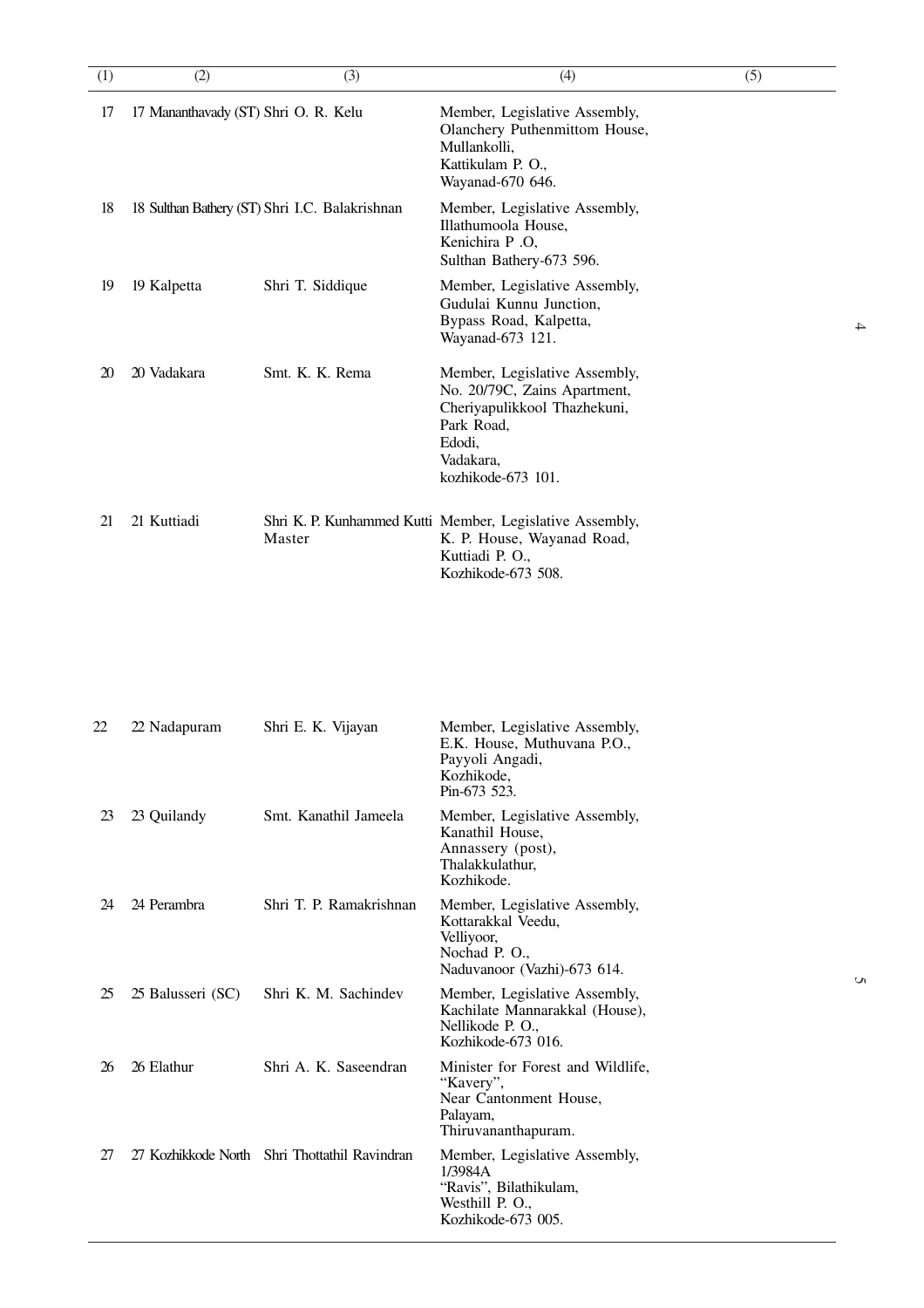| (1) | (2)             | (3)                                  | (4)                                                                                                                                               | (5) |
|-----|-----------------|--------------------------------------|---------------------------------------------------------------------------------------------------------------------------------------------------|-----|
| 28  |                 |                                      | 28 Kozhikode South Shri Ahammad Devarkovil Minister for Ports, Museums and Archaeology,<br>Thycaud House,<br>Vazhuthacaud,<br>Thiruvananthapuram. |     |
| 29  | 29 Beypore      |                                      | Shri P. A. Mohamed Riyas Minister for Public Works and Tourism,<br>Pampa,<br>Cliff House Compound,<br>Nanthancode,<br>Thiruvananthapuram.         |     |
| 30  |                 | 30 Kunnamangalam Shri P. T. A. Rahim | Member, Legislative Assembly,<br>"Misfa", Koduvally P. O.,<br>Kozhikode-673 572.                                                                  |     |
| 31  | 31 Koduvally    | Dr. M. K. Muneer                     | Member, Legislative Assembly,<br>Crescent House,<br>East Nadakkavu,<br>Kozhikode-11.                                                              |     |
| 32  | 32 Thiruvambadi | Shri Linto Joseph                    | Member, Legislative Assembly,<br>Palakkal House,<br>Koombara Bazar (P. O.),<br>Koodaranhi,<br>Kozhikode-673 604.                                  |     |
| 33  | 33 Kondotty     | Shri T.V. Ibrahim                    | Member, Legislative Assembly,<br>Thazhath Veettil,<br>Athannikkal,<br>Vellur P. O.,<br>Pookkottur,<br>Malappuram-676 517.                         |     |

| 34 | 34 Eranad         | Shri P. K. Basheer      | Member, Legislative Assembly,<br>Firdouse House,<br>EP/12/300,<br>Pathappiriyam P. O.,<br>Edavanna-676 123.          |
|----|-------------------|-------------------------|----------------------------------------------------------------------------------------------------------------------|
| 35 | 35 Nilambur       | Shri P. V. Anvar        | Member, Legislative Assembly,<br>Puthan Veettil House,<br>Perakamanna P. O.,<br>Malappuram-676 541.                  |
| 36 | 36 Wandoor (SC)   | Shri A. P. Anil Kumar   | Member, Legislative Assembly,<br>Sreelakam,<br>Thazhvaram Road,<br>Malappuram P. O.,<br>Malappuram-676 505.          |
| 37 | 37 Manjeri        | Shri U. A. Lathif       | Member, Legislative Assembly,<br>33/1462.<br>Bushra Mansil,<br>Kacheripadi,<br>Manjeri P. O.,<br>Malappuram-676 121. |
| 38 | 38 Perinthalmanna | Shri Najeeb Kanthapuram | Member, Legislative Assembly,<br>Pandikadavil House,<br>Kanthapuram,<br>Unnikkulam P. O.,<br>Kozhikode-673 574.      |

 $\circ$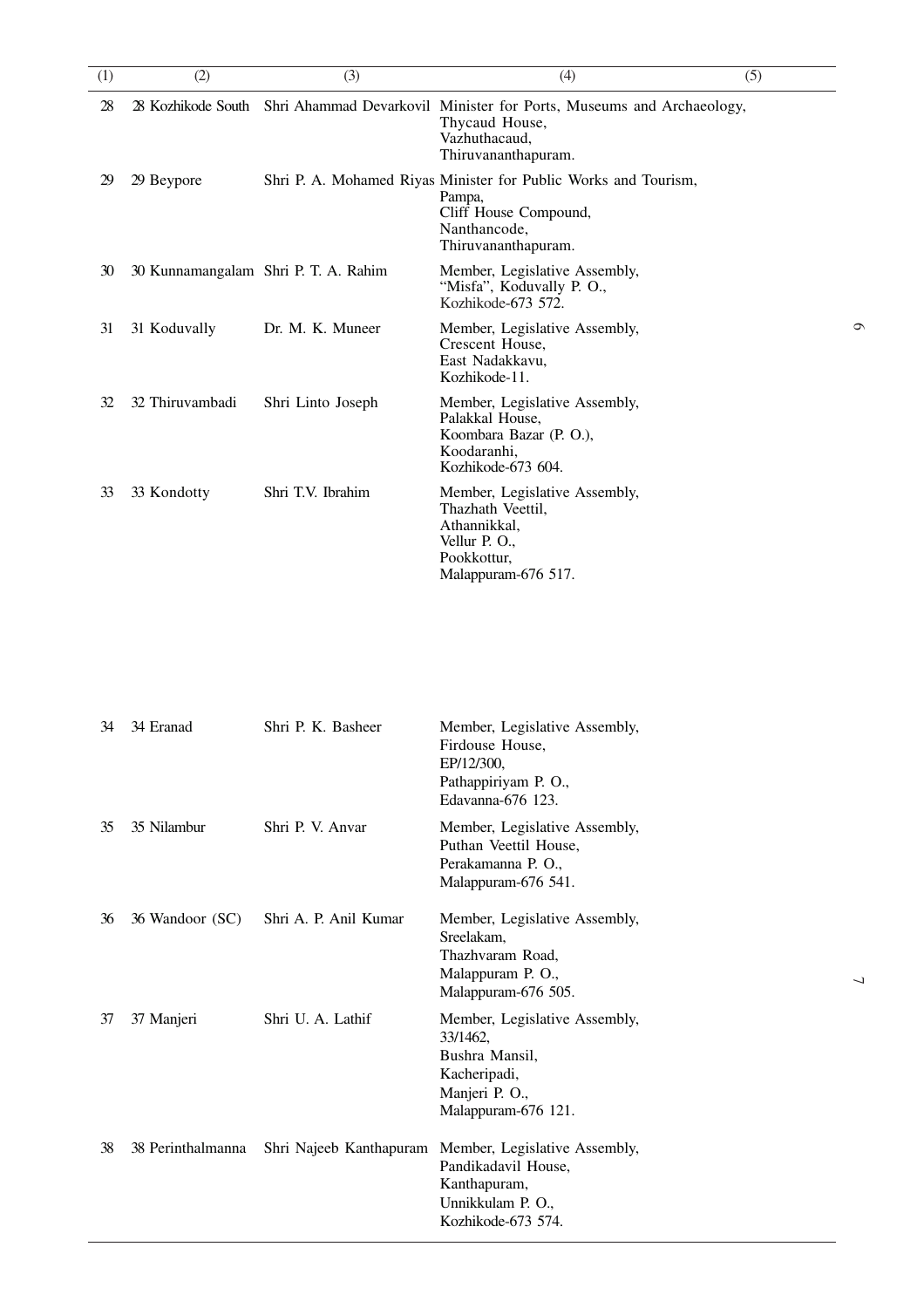| (1) | (2)            | (3)                     | (4)                                                                                                                             | (5) |
|-----|----------------|-------------------------|---------------------------------------------------------------------------------------------------------------------------------|-----|
| 39  | 39 Mankada     | Shri Manjalamkuzhi Ali  | Member, Legislative Assembly,<br>Manjalamkuzhi House,<br>Panangangara, Ramapuram P.O.,<br>Malappuram-679 321.                   |     |
| 40  | 40 Malappuram  | Shri P. Ubaidulla       | Member, Legislative Assembly,<br>Anakkayam P. O.,<br>Malappuram District,<br>Pin-676 509.                                       |     |
| 41  | 41 Vengara     | Shri P. K. Kunhalikutty | Member, Legislative Assembly,<br>Pandikadavath House,<br>Pattarkadavu Post,<br>Panakkad Vazhi,<br>Malappuram,<br>Pin-676 519.   |     |
| 42  | 42 Vallikunnu  | Shri P. Abdul Hameed    | Member, Legislative Assembly,<br>Puliyakuth House,<br>Pattikkad P. O.,<br>Malappuram-679 325.                                   |     |
| 43  | 43 Tirurangadi | Shri K. P. A. Majeed    | Member, Legislative Assembly,<br>Karuvally Pathikkal House,<br>Padaparamba,<br>Vattalloor P.O.,<br>Malappuram-676 507.          |     |
| 44  | 44 Tanur       | Shri V. Abdurahiman     | Minister for Sports, Wakf and Hajj Pilgrimage,<br>"Samthripthi",<br>T.C. No.37/852,<br>Vanchiyoor P. O.,<br>Thiruvananthapuram. |     |

| 45 | 45 Tirur     | Shri Kurukkoli Moideen     | Member, Legislative Assembly,<br>Kurukkoli House,<br>Cheravannur.<br>Valavannur-676 551.                                            |
|----|--------------|----------------------------|-------------------------------------------------------------------------------------------------------------------------------------|
| 46 | 46 Kottakkal | Prof. Abid Hussain Thangal | Member, Legislative Assembly,<br>Haramain House.<br>Karuvanthiruthy,<br>Kodakkattakath.<br>Vadakkangara P.O<br>Malappuram-679 324.  |
| 47 | 47 Thavanur  | DR. K.T. Jaleel            | Member, Legislative Assembly,<br>Gazal,<br>Kooriparambil Thekkumpatt,<br>Thozhuvanoor P.O.,<br>Valancherry, Malappuram.             |
| 48 | 48 Ponnani   | Shri P. Nandakumar         | Member, Legislative Assembly,<br>Nandanam.<br>Alankode P. O.,<br>Pin-679 585.                                                       |
| 49 | 49 Thrithala | Shri M. B. Rajesh          | Speaker,<br>Kerala Legislative Assembly,<br>"Neethi",<br>Legislature Complex,<br>Vikas Bhavan P. O.,<br>Thiruvananthapuram-695 033. |
| 50 | 50 Pattambi  |                            | Shri Muhammed Muhassin Member, Legislative Assembly,<br>Puthan Peediyakkel,<br>Kondoorkara P. O.,<br>Pattambi,<br>Palakkad-679 313. |

 $\circ$ 

 $\infty$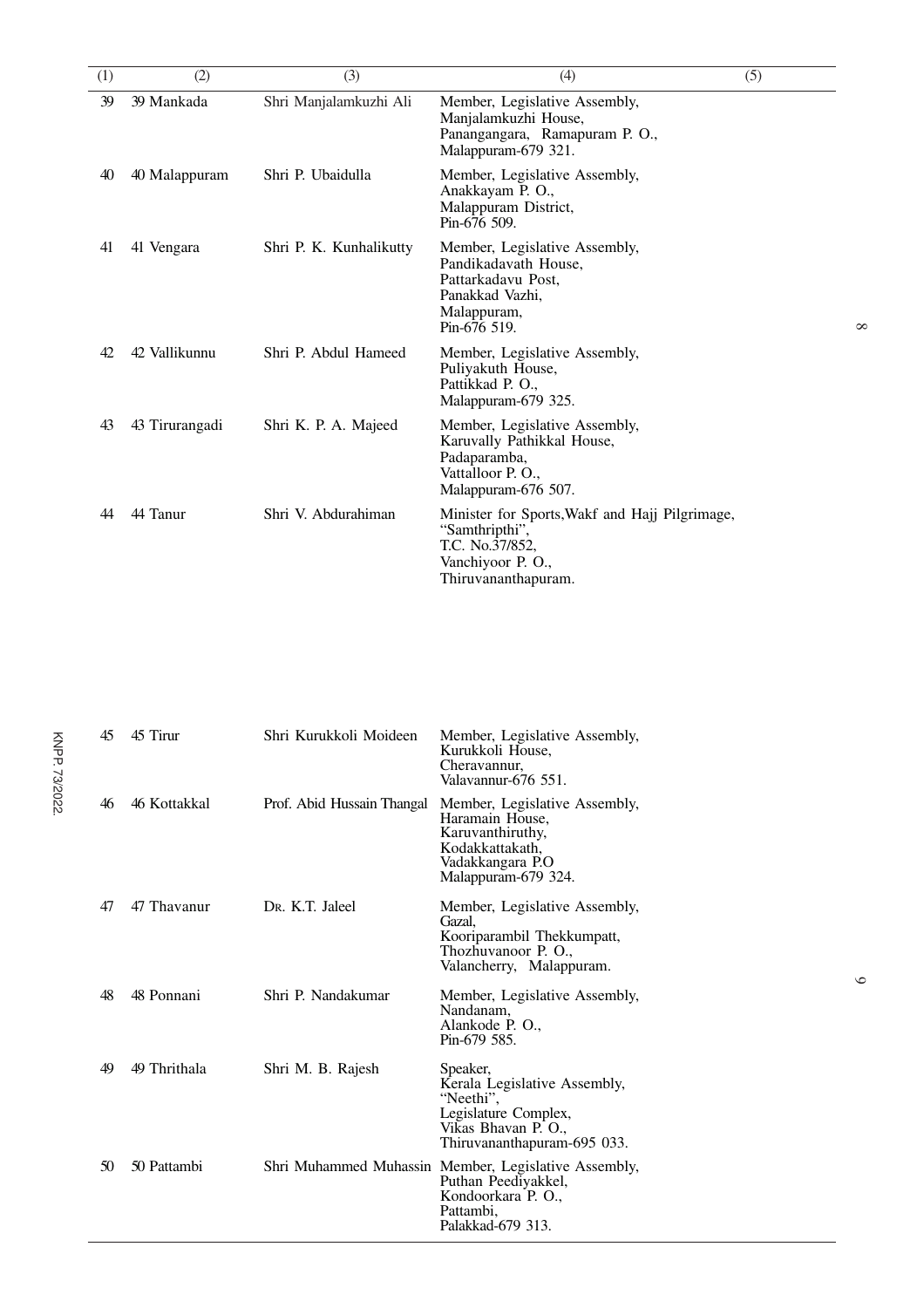| (1) | (2)            | (3)                  | (4)                                                                                                                   | (5) |
|-----|----------------|----------------------|-----------------------------------------------------------------------------------------------------------------------|-----|
| 51  | 51 Shornur     | Shri P. Mammikutty   | Member, Legislative Assembly,<br>Pachath House,<br>Koodallur P. O.,<br>Anakkara,<br>Palakkad-679 554.                 |     |
| 52  | 52 Ottapalam   | Shri K. Premkumar    | Member, Legislative Assembly,<br>Kanhirathingal House,<br>Kulakkad P.O.,<br>Cherpulassery (via),<br>Palakkad-679 503. |     |
| 53  | 53 Kongad (SC) | Smt. Santhakumari K. | Member, Legislative Assembly,<br>Madhavam.<br>Achirikkad, Thannissery P. O.,<br>Thenkurussi.<br>Palakkad-678 501.     |     |
| 54  | 54 Mannarkkad  | Shri N. Samsudheen   | Member, Legislative Assembly,<br>Kolappatt Veedu,<br>Paravanna P. O.,<br>Tirur, Malappuram-676 502.                   |     |
| 55  | 55 Malampuzha  | Shri A. Prabhakaran  | Member, Legislative Assembly,<br>Puthan Veedu,<br>Marutharoad P.O.,<br>Palakkad-678 007.                              |     |

| 56 | 56 Palakkad   | Shri Shafi Parambil       | Member, Legislative Assembly,<br>A. 19.<br>New Civil Nagar,<br>Palakkad-678 001.                                           |
|----|---------------|---------------------------|----------------------------------------------------------------------------------------------------------------------------|
| 57 | 57 Tarur (SC) | Shri P. P. Sumod          | Member, Legislative Assembly,<br>Palakkaparambil House,<br>Pattithara P.O.,<br>Alur,<br>Palakkad-679 534.                  |
| 58 | 58 Chittur    | Shri K. Krishnankutty     | Minister for Electricity,<br>Periyar,<br>Cliff House Compound,<br>Nanthancode,<br>Thiruvananthapuram.                      |
| 59 | 59 Nemmara    | Shri K. Babu<br>(Nemmara) | Member, Legislative Assembly,<br>Sreedhalam, Pezhumpara,<br>Chathamangalam P. O.,<br>Nemmara,<br>Palakkad,<br>Pin-678 508. |
| 60 | 60 Alathur    | Shri K. D. Prasenan       | Member, Legislative Assembly,<br>Kizhakkumpuram House,<br>Kattusserry P. O.,<br>Alathur,<br>Palakkad,<br>Pin-678 542.      |

 $\Xi$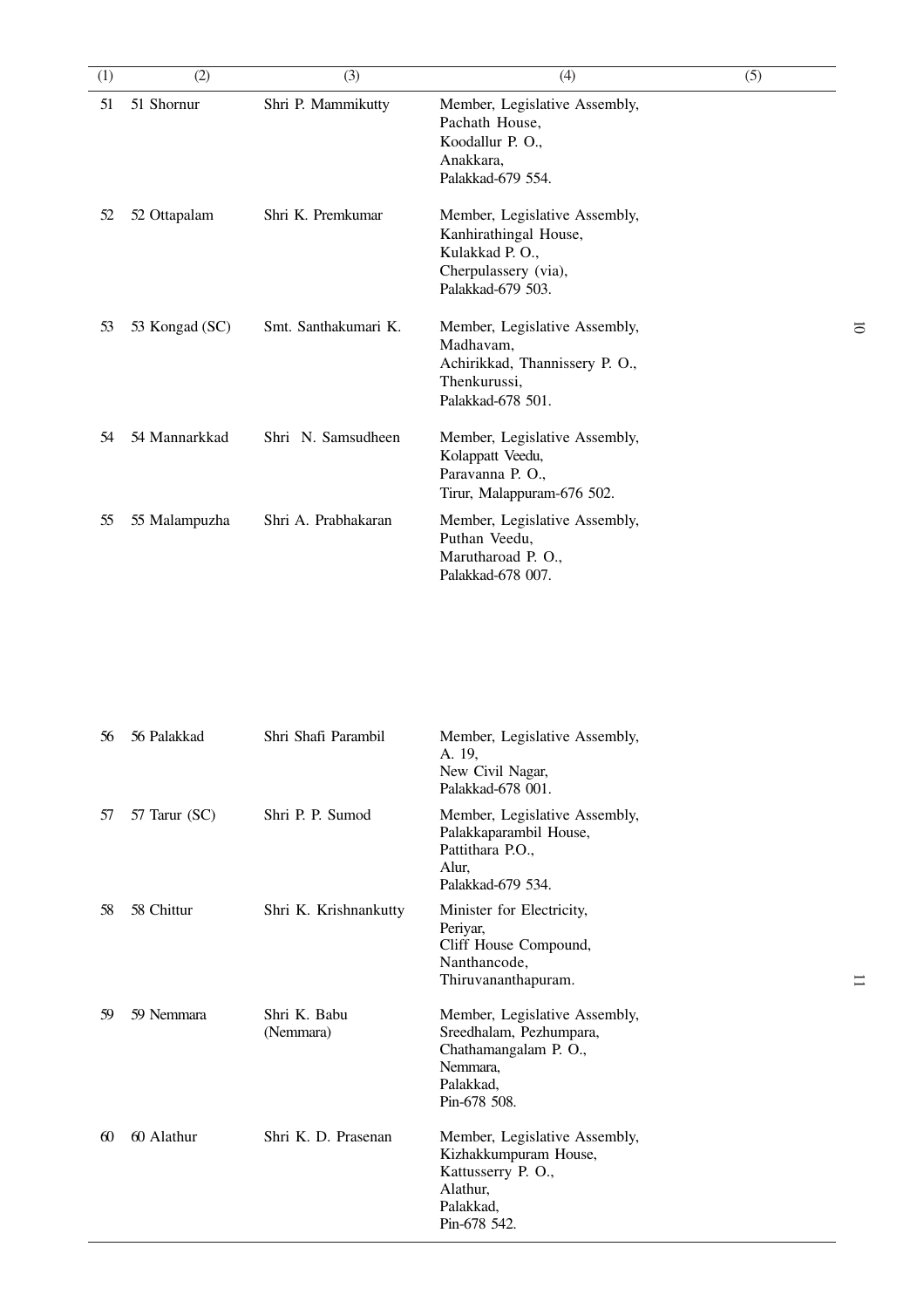| (1) | (2)                   | (3)                                         | (4)                                                                                                                                                                                                 | (5) |
|-----|-----------------------|---------------------------------------------|-----------------------------------------------------------------------------------------------------------------------------------------------------------------------------------------------------|-----|
| 61  | Chelakkara (SC)<br>61 | Shri K. Radhakrishnan                       | Minister for Welfare of Scheduled Castes,<br>Scheduled Tribes, Backward Classes, Devaswoms &<br>Parliamentary Affairs<br>Essendene,<br>Cliff House Compound,<br>Nanthancode,<br>Thiruvananthapuram. |     |
| 62  | 62 Kunnamkulam        | Shri A. C. Moideen                          | Member, Legislative Assembly,<br>Akkaparambil House,<br>Panangattukara P. O.,<br>Wadakkanchery,<br>Thrissur-680 623.                                                                                |     |
| 63  | 63 Guruvayoor         | Shri N. K. Akbar                            | Member, Legislative Assembly,<br>Nalakath Kuttikat House,<br>Chavakkad P. O.,<br>Thrissur-680 506.                                                                                                  |     |
| 64  | 64 Manalur            | Shri Murali Perunelly                       | Member, Legislative Assembly,<br>Perunelly House,<br>Oorakam.<br>Pathiyarkulangara P. O.,<br>Parappur,<br>Pin-680 552.                                                                              |     |
| 65  |                       | 65 Wadakkanchery Shri Xavier Chittilappilly | Member, Legislative Assembly,<br>Chittilappilly House,<br>Ottupara, Kumaranellur P. O.,<br>Wadakkanchery, Pin-680 590,<br>Thrissur.                                                                 |     |

| 66 | 66 Ollur         | Shri K. Rajan            | Minister for Revenue and Housing,<br>Grace,<br>Near Cantonment House,<br>Palayam,<br>Thiruvananthapuram.              |
|----|------------------|--------------------------|-----------------------------------------------------------------------------------------------------------------------|
| 67 | 67 Thrissur      | Shri P. Balachandran     | Member, Legislative Assembly,<br>'Krishna', Pipeline Road,<br>Mannuthi,<br>Thrissur-680 641.                          |
| 68 | 68 Nattika (SC)  | Shri C. C. Mukundhan     | Member, Legislative Assembly,<br>Chonattu House,<br>Anthikkad P. O.,<br>Thrissur-680 641.                             |
| 69 | 69 Kaipamangalam | Shri E. T. Taison Master | Member, Legislative Assembly,<br>Elenjikkal House,<br>Kara P. O.,<br>Edavilangu,<br>Kodungallur,<br>Thrissur-680 671. |
| 70 | 70 Irinjalakuda  | Dr. R. Bindu             | Minister for Higher Education and Social Justice,<br>Xanadu,<br>Vazhuthacaud,<br>Thiruvananthapuram.                  |
| 71 | 71 Puthukkad     | Shri K. K. Ramachandran  | Member, Legislative Assembly,<br>Kariangadan House,<br>Thalavanikkara,<br>Konnikkara P. O.,<br>Thrissur-680 306.      |

 $\overline{\mathrm{c}}$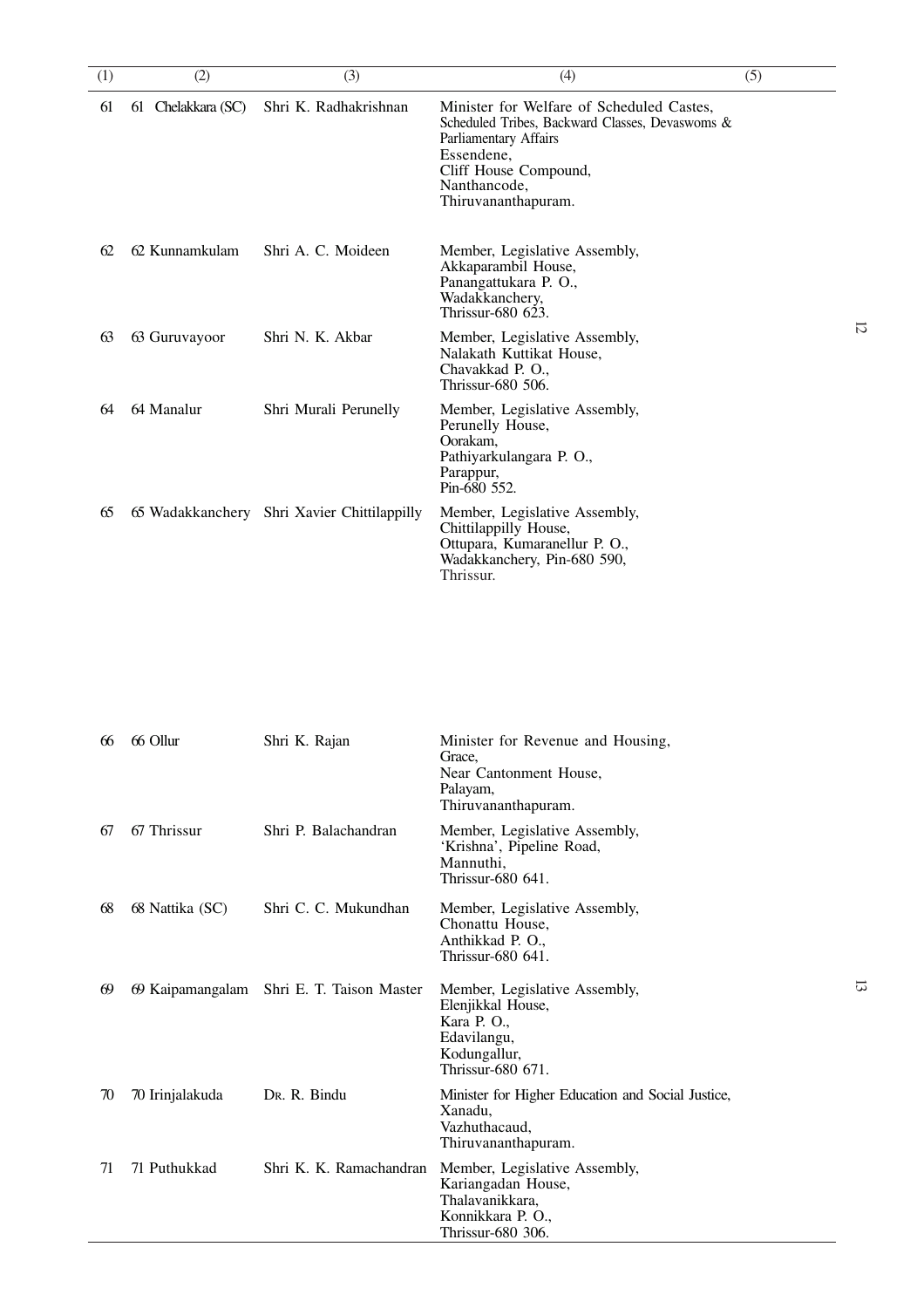| (1) | (2)            | (3)                    | (4)                                                                                                                                         | (5) |
|-----|----------------|------------------------|---------------------------------------------------------------------------------------------------------------------------------------------|-----|
| 72  | 72 Chalakudy   |                        | Shri Saneeshkumar Joseph Member, Legislative Assembly,<br>Thuruvelil House,<br>Vellanikode,<br>Muttithadi P. O.,<br>Thrissur-680 317.       |     |
| 73  | 73 Kodungallur | Shri V. R. Sunil Kumar | Member, Legislative Assembly,<br>Vattaparambil House,<br>Pullut,<br>Kodungallur,<br>Thrissur-680 663.                                       |     |
| 74  | 74 Perumbayoor |                        | Shri Eldose P. Kunnappillil Member, Legislative Assembly,<br>Kunnappillil House,<br>Pulluvāzhi P. O.,<br>Perumbavoor,<br>Ernakulam-683 541. |     |
| 75  | 75 Angamaly    | Shri Roji M. John      | Member, Legislative Assembly,<br>Green Garden,<br>Angamaly P. O.,<br>Ernakulam-683 572.                                                     |     |
| 76  | 76 Aluva       | Shri Anwar Sadath      | Member, Legislative Assembly,<br>Oolikkara House.<br>Parambayam,<br>Nedumbassery P. O.,<br>Aluva,<br>Ernakulam-683 585.                     |     |
| 77  | 77 Kalamassery | Shri P. Rajeeve        | Minister for Law, Industries and Coir,<br>Ushus.<br>Nanthancode,<br>Thiruvananthapuram.                                                     |     |

| 78 | 78 Paravur                               | Shri V. D. Satheesan            | Leader of Opposition,<br>Cantonment House,<br>Vikas Bhavan P. O.,<br>Thiruvananthapuram-695 033.                               |
|----|------------------------------------------|---------------------------------|--------------------------------------------------------------------------------------------------------------------------------|
| 79 | 79 Vypeen                                | Shri K. N. Unnikrishnan         | Member, Legislative Assembly,<br>Kezhuppillil House,<br>Kadavanthra P. O.,<br>Kochi-682 020.                                   |
| 80 | 80 Kochi                                 | Shri K. J. Maxy                 | Member, Legislative Assembly,<br>C.C.16/1741 (9/1043),<br>Konnoth House,<br>Thoppumpady,<br>Kochi-682 005.                     |
| 81 | 81 Thripunithura                         | Shri K. Babu<br>(Thripunithura) | Member, Legislative Assembly,<br>Kannuparambath House,<br>Sanskrit College Road,<br>Thripunithura P. O.,<br>Ernakulam-682 301. |
| 82 | 82 Ernakulam                             | Shri T. J. Vinod                | Member, Legislative Assembly,<br>32/118, Thyvelikkakath Veedu,<br>Naroth Road,<br>Thammanam P. O.,<br>Ernakulam-682 032.       |
| 83 | 84 Kunnathunad (SC) Shri P. V. Sreenijin |                                 | Member, Legislative Assembly,<br>71/2701, Keerthanam,<br>Keerthi Nagar,<br>Elamakkara. P. O.,<br>Kochi-682 026.                |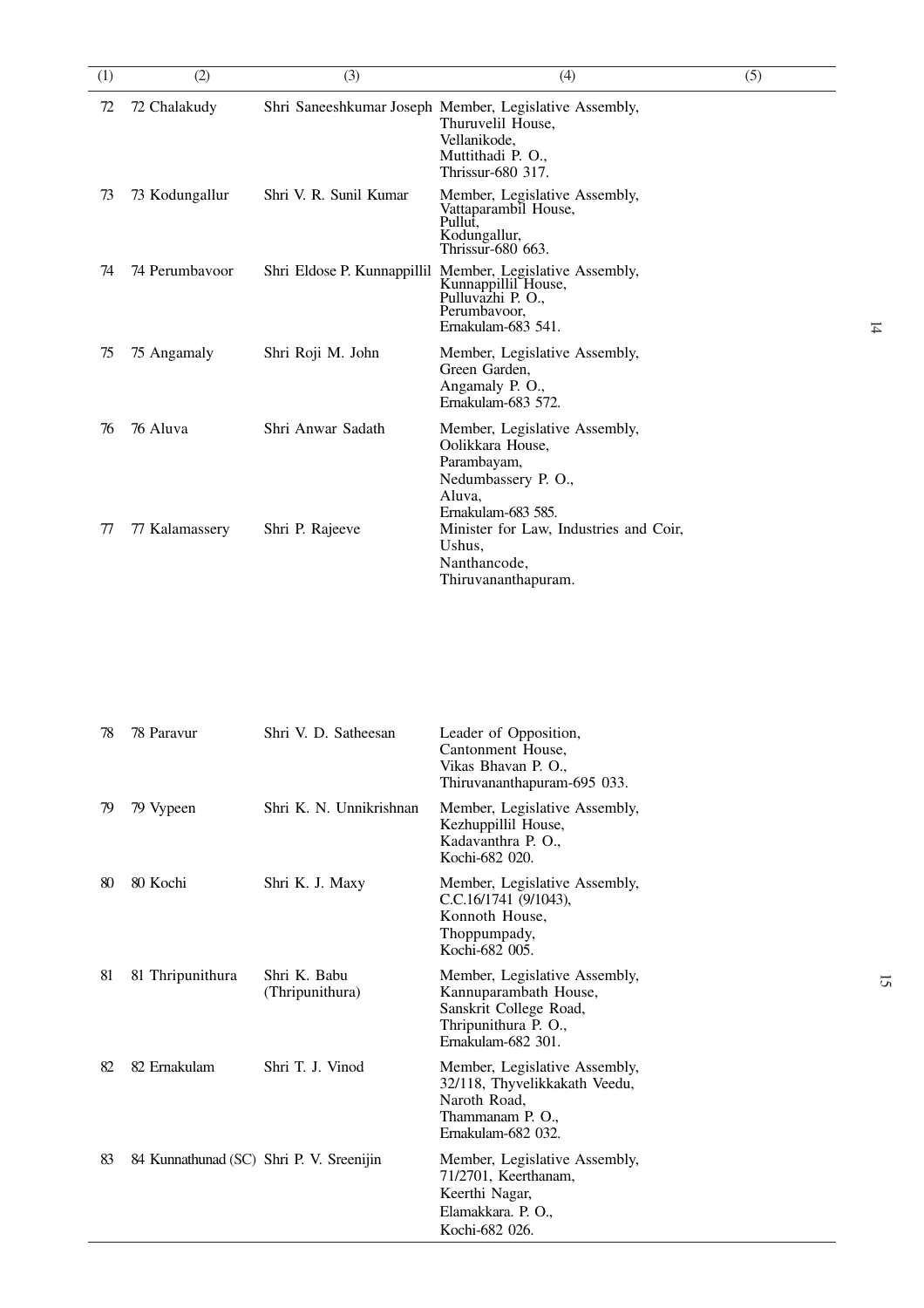| (1) | (2)                               | (3)              | (4)                                                                                                                                | (5) |
|-----|-----------------------------------|------------------|------------------------------------------------------------------------------------------------------------------------------------|-----|
| 84  | 85 Piravom                        | Shri Anoop Jacob | Member, Legislative Assembly,<br>Thanikunnel House,<br>Oliyappuram P.O.,<br>Koothattukulam,<br>Ernakulam-686 662.                  |     |
| 85  | 86 Muvattupuzha                   |                  | Dr. Mathew Kuzhalnadan Member, Legislative Assembly,<br>Kuzhalanatu House,<br>Kadavoor,<br>Paingottoor P.O.,<br>Ernakulam-686 671. |     |
| 86  | 87 Kothamangalam Shri Antony John |                  | Member, Legislative Assembly,<br>Kumbappilly House,<br>Kozhippilly P. O.,<br>Kothamangalam, Ernakulam-686 691.                     |     |
| 87  | Devikulam (SC) Shri A. Raja<br>88 |                  | Member, Legislative Assembly,<br>5/386, Kundala East Division,<br>S.P. Puram P.O.,<br>K.D.H. Village,<br>Devikulam-685 617.        |     |
| 88  | 89 Udumbanchola                   | Shri M. M. Mani  | Member, Legislative Assembly,<br>Mundakkal Veedu,<br>Irupathekkar,<br>Kunchithanni, Idukki.                                        |     |

89 90 Thodupuzha Shri P. J. Joseph Member, Legislative Assembly, Palathinal House, Purapuzha P. O., Thodupuzha-685 583. 90 91 Idukki Shri Roshy Augustine Minister for Water Resources, Prasanth, Cliff House Compound, Nanthancode, Thiruvananthapuram. 91 92 Peerumade Shri Vazhoor Soman Member, Legislative Assembly, Kuttus Nivas, Vandiperiyar P. O., Idukki-685 533. 92 93 Pala Shri Mani C. Kappan Member, Legislative Assembly, Kappil House, Mundangal P. O., Pala-686 574. 93 94 Kaduthuruthy Shri Mons Joseph Member, Legislative Assembly, Narimattam House, Puzhikkol P. O., Kaduthuruthy, Kottayam-686 404. 94 95 Vaikom (SC) Smt. C. K. Asha Member, Legislative Assembly, Kiran Nivas, Kudavechoor P. O.,

Vaikom, Kottayam-686 144.

16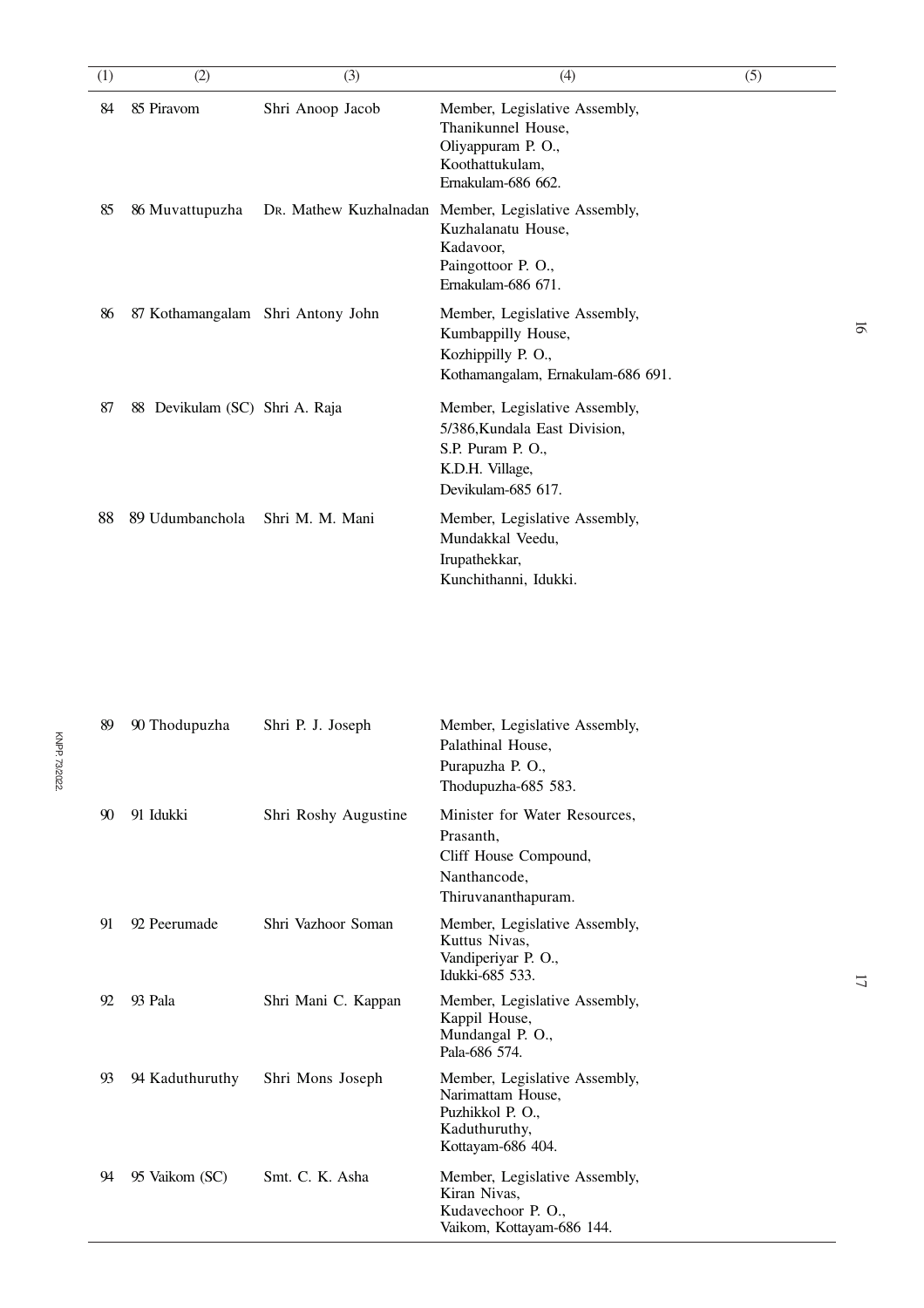| (1) | (2)               | (3)                                 | (4)                                                                                                                    | (5) |
|-----|-------------------|-------------------------------------|------------------------------------------------------------------------------------------------------------------------|-----|
| 95  | 96 Ettumanoor     | Shri V. N. Vasavan                  | Minister for Co-operation and Registration,<br>Ganga,<br>Cantonment House Compound,<br>Palayam,<br>Thiruvananthapuram. |     |
| 96  | 97 Kottayam       | Shri Thiruvanchoor<br>Radhakrishnan | Member, Legislative Assembly,<br>Manasa,<br>Vayaskarakunnu,<br>Kodimatha,<br>Kottayam-686 013.                         |     |
| 97  | 98 Puthuppally    | Shri Oommen Chandy                  | Member, Legislative Assembly,<br>Karrottu Vallakkalil,<br>Puthuppally P. O.,<br>Kottayam-686 011.                      |     |
| 98  | 99 Changanassery  | Shri Job Maichil                    | Member, Legislative Assembly,<br>Nedumparambil,<br>Malakunnam P. O.,<br>Pin-686 535.                                   |     |
| 99  | 100 Kanjirappally | Dr. N. Jayaraj                      | Government Chief Whip,<br>"Indeevaram".<br>Champakara P.O.,<br>Karukachal,<br>Kottayam-686 540.                        |     |
| 100 | 101 Poonjar       | Shri Sebastian Kulathunkal          | Member, Legislative Assembly,<br>Kulathunkal House,<br>Koovappalli P. O.,<br>Kottayam-686 518.                         |     |

|     | 101 102 Aroor        | Smt. Daleema            | Member, Legislative Assembly,<br>Jodale,<br>Poojappura West,<br>Aroor P.O.<br>Cherthala-688 534.                                                   |
|-----|----------------------|-------------------------|----------------------------------------------------------------------------------------------------------------------------------------------------|
|     | 102 103 Cherthala    | Shri P. Prasad          | Minister for Agriculture,<br>Lyndhurst,<br>Devaswom Board Jn.,<br>Nanthancode,<br>Thiruvananthapuram.                                              |
| 103 | 104 Alappuzha        | Shri P. P. Chitharanjan | Member, Legislative Assembly,<br>Aiswarya,<br>Zachariah Ward,<br>Alappuzha.                                                                        |
|     | 104 105 Ambalappuzha | Shri H. Salam           | Member, Legislative Assembly,<br>Uchippuzha,<br>Vandanam P. O.,<br>Alappuzha-688 005.                                                              |
| 105 | 106 Kuttanad         | Shri Thomas K. Thomas   | Member, Legislative Assembly,<br>Kalathiparambil,<br>Chennamkary,<br>Kainakary P. O.,<br>Kuttanad,<br>Alappuzha-688 501.                           |
|     | 106 107 Haripad      | Shri Ramesh Chennithala | Member, Legislative Assembly,<br>Devadatham, E.V.R.A 226,<br>Krishnavilasom Lane,<br>Eswara Vilasom Road,<br>Thycaud P. O.,<br>Thiruvananthapuram. |

18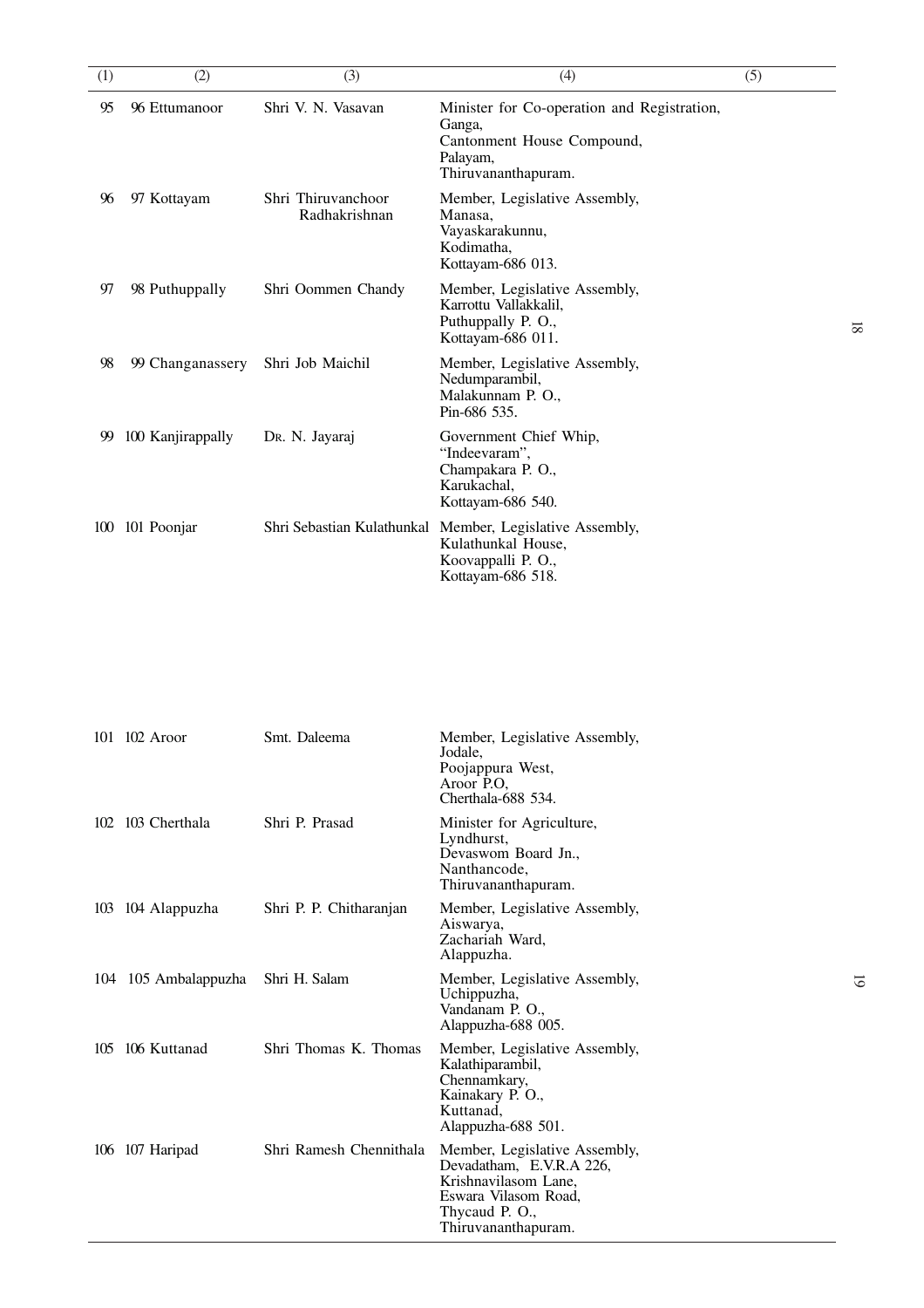| (1) | (2)                | (3)                                            | (4)                                                                                                                     | (5) |
|-----|--------------------|------------------------------------------------|-------------------------------------------------------------------------------------------------------------------------|-----|
| 107 | 108 Kayamkulam     | Smt. U. Prathibha                              | Member, Legislative Assembly,<br>Pallinalpada,<br>Thakazhy P.O.,<br>Alappuzha-688 562.                                  |     |
|     |                    | 108 109 Mavelikkara (SC) Shri M. S. Arun Kumar | Member, Legislative Assembly,<br>Mannathumpattu House,<br>Kallimel P. O.,<br>Mavelikkara-690 509.                       |     |
| 109 | 110 Chengannur     | Shri Saji Cherian                              | Minister for Fisheries, Culture and Youth Affairs,<br>Kowdiar House,<br>Vellayambalam,<br>Thiruvananthapuram.           |     |
|     | 110 111 Thiruvalla | Shri Mathew T. Thomas                          | Member, Legislative Assembly,<br>Thoompumpattu,<br>Kuttapuzha P. O.,<br>Thiruvalla,<br>Pin-689 103.                     |     |
| 111 | 112 Ranni          | Shri Pramod Narayan                            | Member, Legislative Assembly,<br>Prarthana, Perumpuzha,<br>Ranni P. O.,<br>Pathanamthitta-689 672.                      |     |
| 112 | 113 Aranmula       | Smt. Veena George                              | Minister for Health, Woman and Child Development,<br>Nila,<br>Near Cantonment House,<br>Palayam,<br>Thiruvananthapuram. |     |

| 113 114 Konni                            | Shri K. U. Jenish Kumar  | Member, Legislative Assembly,<br>Kalayil,<br>Kochukoikkal P. O.,<br>Seethathode,<br>Pin-689 667.                                            |
|------------------------------------------|--------------------------|---------------------------------------------------------------------------------------------------------------------------------------------|
| 114 115 Adoor (SC)                       | Shri Chittayam Gopakumar | Deputy Speaker,<br>Kerala Legislative Assembly,<br>"Swathi".<br>Legislature Complex,<br>Vikas Bhavan P. O.,<br>Thiruvananthapuram.-695 033. |
| 115 116 Karunagappally Shri C. R. Mahesh |                          | Member, Legislative Assembly,<br>Chempakasseril,<br>Thekkumurimekku,<br>Thazhava P. O.,<br>Kollam-690 523.                                  |
| 116 117 Chavara                          | Dr. Sujith Vijayanpillai | Member, Legislative Assembly,<br>Vijayasree,<br>Madappally,<br>Mukundapuram P. O.,<br>Chavara, Kollam-691 585.                              |
| 117 118 Kunnathur $SC$ )                 | Shri Kovoor Kunjumon     | Member, Legislative Assembly,<br>Charuvila House,<br>Kovoor,<br>Arinalloor P. O.,<br>Kollam-690 538.                                        |
| 118 119 Kottarakkara                     | Shri K. N. Balagopal     | Minister for Finance,<br>Pournami,<br>Cliff House Compound,<br>Nanthancode,<br>Thiruvananthapuram.                                          |

 $\otimes$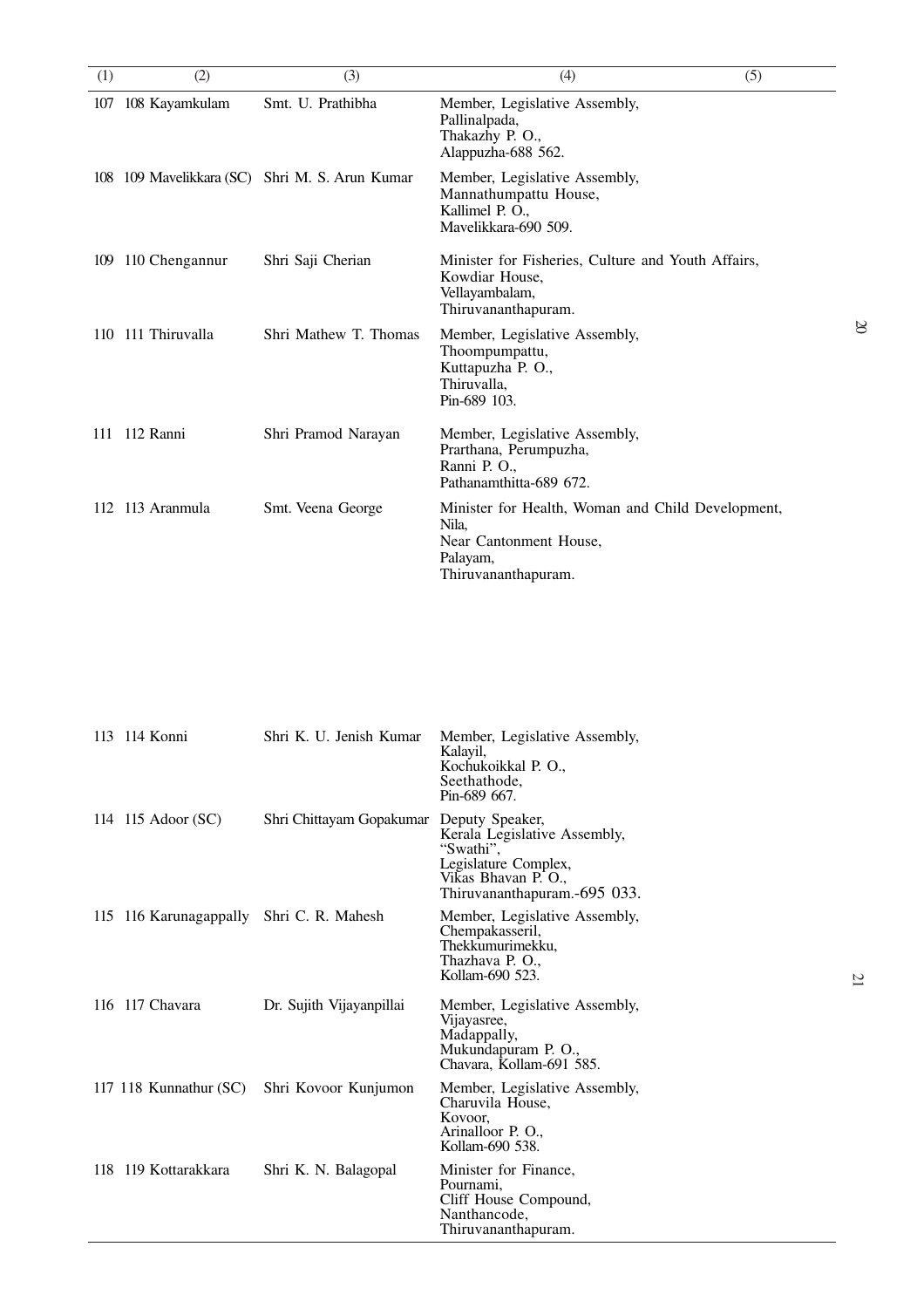| (1) | (2)                                         | (3)                     | (4)                                                                                                             | (5) |
|-----|---------------------------------------------|-------------------------|-----------------------------------------------------------------------------------------------------------------|-----|
|     | 119 120 Pathanapuram                        | Shri K. B. Ganesh Kumar | Member, Legislative Assembly,<br>Krishna,<br>Manchalloor,<br>Pathanapuram P. O.,<br>Kollam.                     |     |
|     | $120$ 121 Punalur                           | Shri P. S. Supal        | Member, Legislative Assembly,<br>Panayil Veedu,<br>Yeroor P.O.,<br>Kollam.                                      |     |
|     | 121 122 Chadayamangalam Smt. J. Chinchurani |                         | Minister for Animal Husbandry and Zoos,<br>Ashoka,<br>Cliff House Compound, Nanthancode,<br>Thiruvananthapuram. |     |
| 122 | 123 Kundara                                 | Shri P. C. Vishnunadh   | Member, Legislative Assembly,<br>Juaana,<br>Hospital Jn., Kundara P. O.,<br>Kollam-691 501.                     |     |
|     | 123 124 Kollam                              | Shri M. Mukesh          | Member, Legislative Assembly,<br>Kizhakkeveedu,<br>Vadakkevila P. O.,<br>Kollam-691 010.                        |     |
|     | 124 125 Eravipuram                          | Shri M. Noushad         | Member, Legislative Assembly,<br>Thengazhikom, Manakkadu,<br>Vadakkevila P. O.,<br>Kollam-691 010.              |     |

 $\mathcal{L}$ 

| 125 | 126 Chathannoor                      | Shri G. S. Jayalal | Member, Legislative Assembly,<br>S.G. Vihar (Krishnasmrithi),<br>Chirakkara P. O.,<br>Kollam-691 578.                    |   |
|-----|--------------------------------------|--------------------|--------------------------------------------------------------------------------------------------------------------------|---|
| 126 | 127 Varkala                          | Shri V. Joy        | Member, Legislative Assembly,<br>Souhrudam.<br>Perunguzhi P. O.,<br>Chirayinkeezhu,<br>Thiruvananthapuram-695 305.       |   |
|     | 127 128 Attingal (SC)                | Smt. O. S. Ambika  | Member, Legislative Assembly,<br>Chayikottu Vadakkevilakathuveedu,<br>Korani P. O.,<br>Thiruvananthapuram-695 104.       |   |
| 128 | 129 Chirayinkeezhu (SC) Shri V. Sasi |                    | Member, Legislative Assembly,<br>Poika, T. C.-13/2448,<br>Palloor Lane.<br>Medical College P. O.,<br>Thiruvananthapuram. | B |
| 129 | 130 Nedumangad                       | Shri G R. Anil     | Minister for Food and Civil Supplies,<br>Ajantha,<br>Opposite to Raj Bhavan,<br>Vellayambalam.                           |   |
|     | 130 131 Vamanapuram                  | Shri D. K. Murali  | Member, Legislative Assembly,<br>Sree Veedu,<br>Attingal Road,<br>Venjarammood P.O.,<br>Thiruvananthapuram-695 607.      |   |